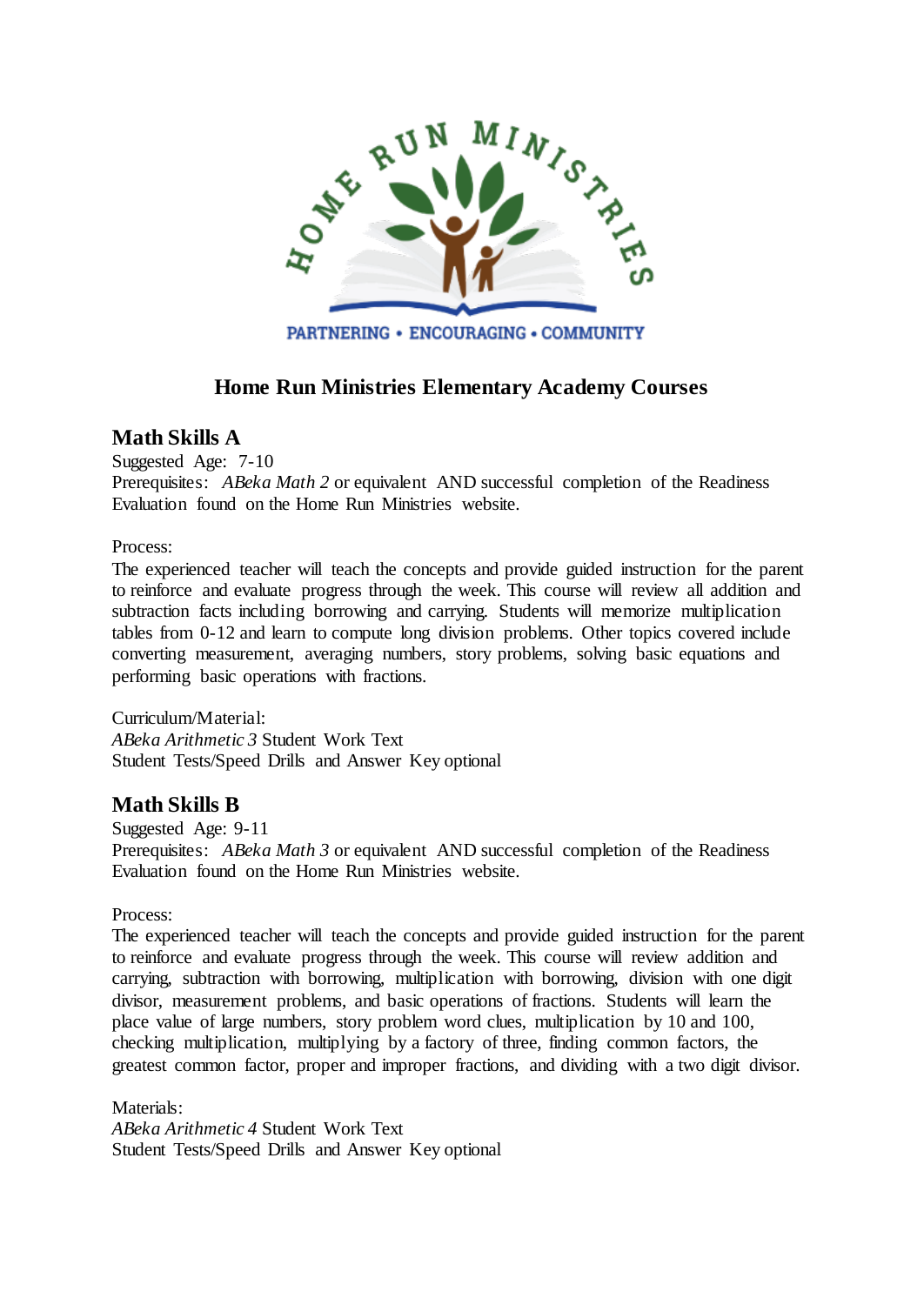# **Math Skills C**

Suggested age 10-12 Prerequisite: *ABeka Math 4* or equivalent AND successful completion of the Readiness Evaluation found on the Home Run Ministries website.

#### Process:

The experienced teacher will teach the concepts and provide guided instruction for the parents to reinforce and evaluate progress through the week. This course will cover cross multiplication, calculating time, dividing with a three digit divisor, solving algebraic equations, comparing decimals, changing decimals to fractions, converting measurements, reading and drawing graphs, and dividing fractions. Upon recommendation by the teacher, students successfully completing this class may bypass the placement exam for HRM Secondary Academy Beginning Math course.

Curriculum/Materials: *ABeka Arithmetic 5* Student Work Text Tests/Speed Drills Book and Answer Key optional

### **Writing and Grammar A**

Suggested Age: 7-10

Prerequisite: Elementary Phonics 2 or equivalent, basic competency in reading and handwriting AND successful completion of the Readiness Evaluation found on the Home Ministries website.

Purpose:

Students will gain confidence in constructing sentences. Using *Easy Grammar* Grade 3 will cover capitalization, punctuation, and begin a study of the parts of speech. Students will also learn the types of sentences, dictionary skills, and write friendly letters. Class time will include both group and individual writing, as well as other activities using grammar concepts. The teacher will provide instruction and tools to aid the parent in evaluation.

Curriculum/Materials: *Easy Grammar 3* by Wanda Phillips

### **Writing and Grammar B**

Suggested Age: 9-11

Prerequisite: *Easy Grammar 3* or equivalent, basic competency in reading and handwriting AND successful completion of the Readiness Evaluation found on the Home Ministries website.

Purpose:

Using *Easy Grammar4* students will learn additional capitalization and punctuation rules. Students will cover the parts of speech and begin to write more intricate sentences to develop a high level of writing. Students will begin to write single paragraph essays. Class time will include both group and individual writing, as well as other activities using grammar concepts. The teacher will provide instruction and tools to aid the parent in evaluation.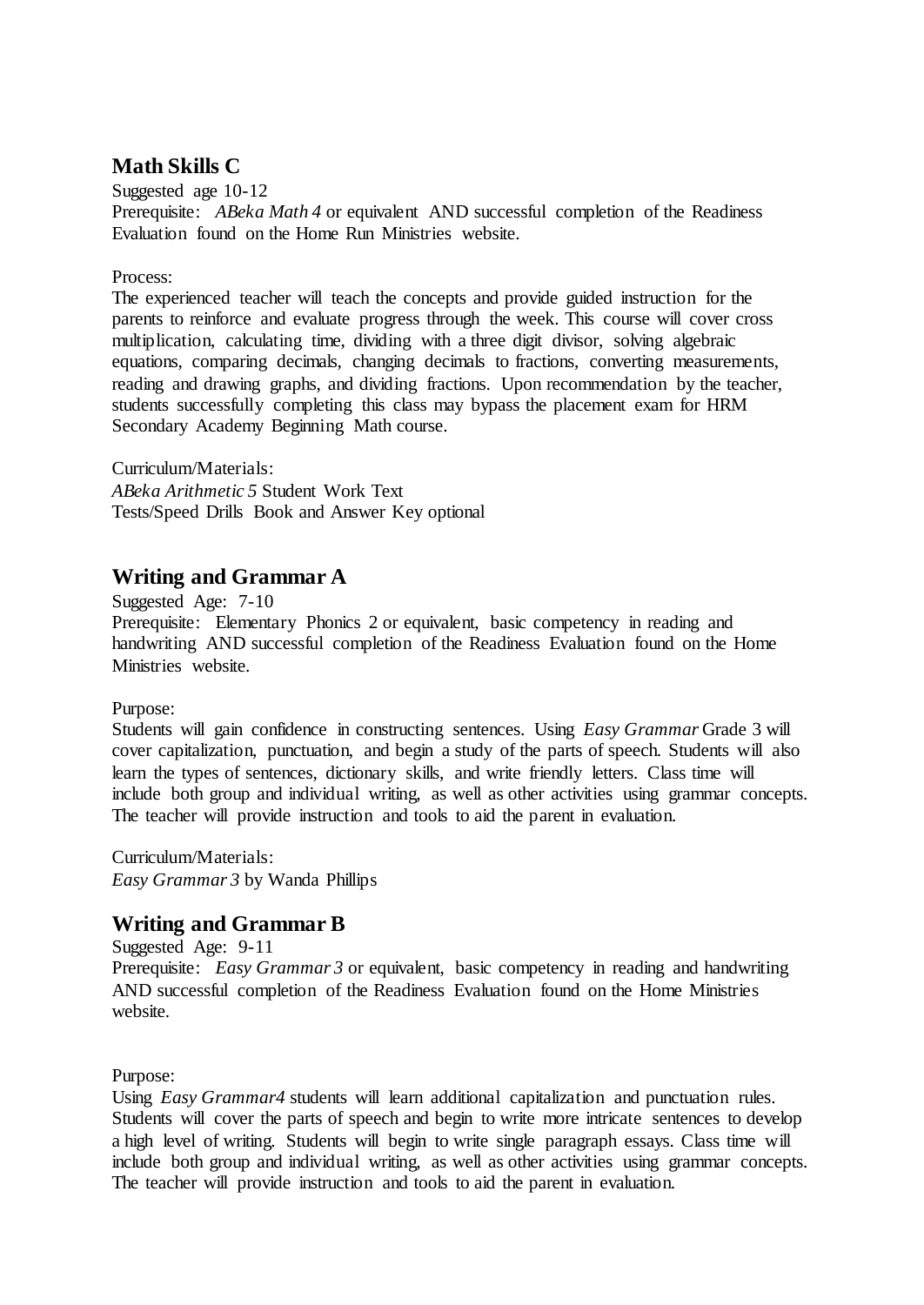Curriculum/Materials: *Easy Grammar Grade 4* by Wanda Phillips

## **Grammar and Writing C**

Suggested Age: 10-12 Prerequisite: *Easy Grammar* 4 or equivalent, basic competency in reading and handwriting AND successful completion of the Readiness Evaluation found on the Home Ministries website.

Purpose:

Using *Easy Grammar 5* and Institute for Excellence in Writing materials students will continue identifying the parts of speech, gain a greater understanding of sentence mechanics, and begin to learn the IEW style techniques of sentence dress-ups and sentence openers utilized at the HRM Secondary Academy as they write paragraphs. Class time will include both group and individual writing, as well as other activities using grammar concepts. The teacher will provide instruction and tools to aid the parent in evaluation. Upon recommendation of the teacher, students successfully completing this course may bypass the placement test for HRM Secondary Academy Basic English and the HRM Writing Bootcamp.

Curriculum/Materials: *Easy Grammar Grade 5* 

# **Critical Thinking A**

Suggested Age: 7-10

Prerequisite: Students must have a 2nd grade reading level, comprehension and basic writing skills. Students must be able to work in cooperative groups.

Purpose:

*Students who develop critical thinking skills have greater success in math, language arts, and other academic subjects. Critical thinkers are able to analyze evidence and make clear decisions and communicate their ideas clearly.* 

Process:

Students will develop higher-order thinking through activities including logical thinking, sequencing, classifications, analogies, spatial awareness, map reading and geometric concepts. The teacher will provide weekly suggestions for the parents to reinforce critical thinking. Class time will include both group and individual activities to strengthen skills learned throughout the week.

Curriculum/Materials: *Building Critical Thinking Skills Level 1*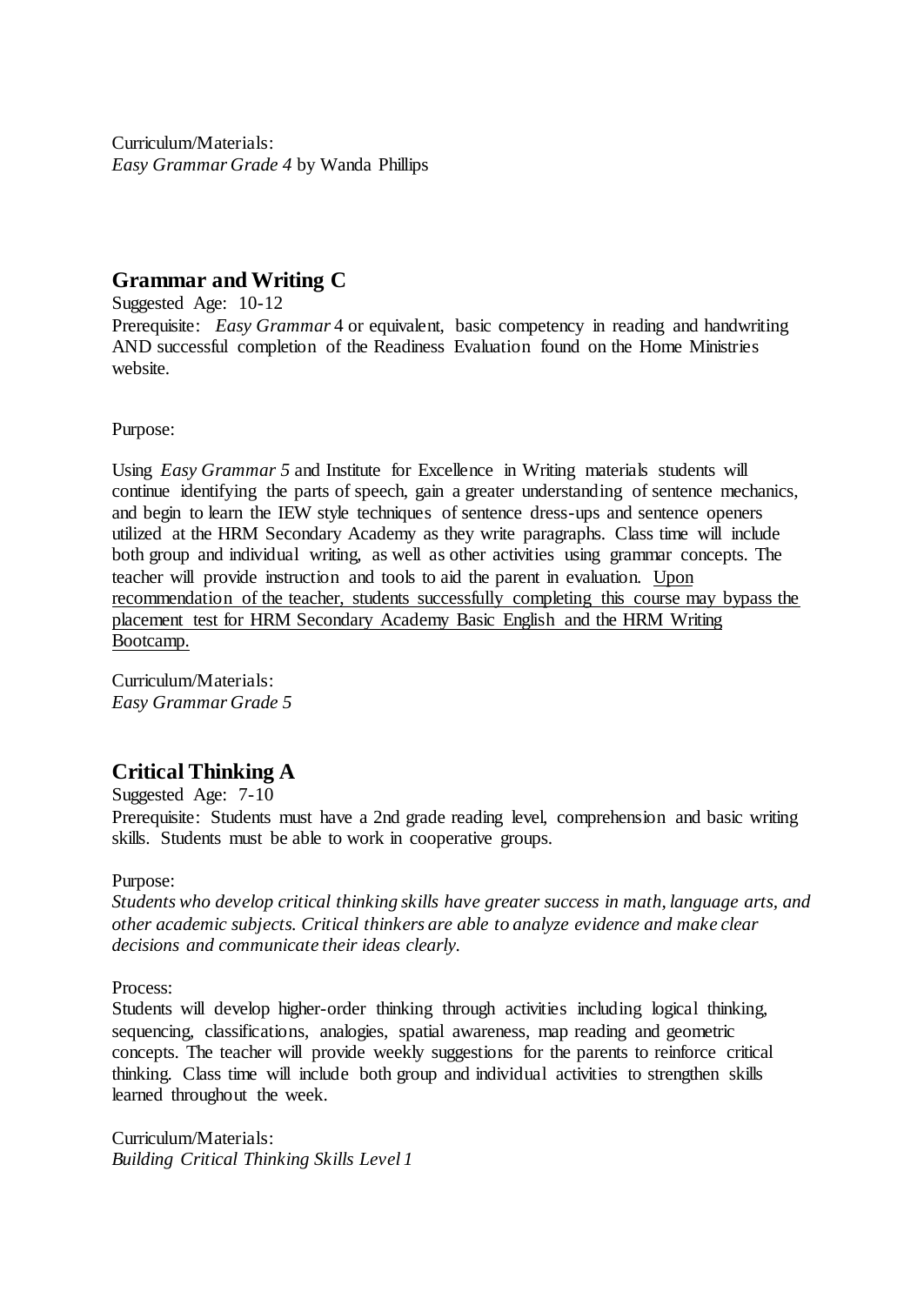# **Critical Thinking B**

Suggested Age: 9-11

Prerequisite: Students must have a 3rd grade reading level, comprehension and basic writing skills. Students must be able to work in cooperative groups.

#### Purpose:

*Students who develop critical thinking skills have greater success in math, language arts, and other academic subjects. Critical thinkers are able to analyze evidence and make clear decisions and communicate their ideas clearly.*  Process:

Students will develop high-order thinking through activities including similarities and differences, logical thinking, sequencing, classifications, analogies, antonyms and synonyms, spatial awareness, map reading, following and writing directions, and geometric concepts. The teacher will provide weekly suggestions for the parents to reinforce critical thinking. Class time will include both group and individual activities to strengthen skills learned throughout the week.

Curriculum/Materials: *Building Critical Thinking Skills Level 2*

# **Critical Thinking C**

Suggested Age: 10-12

Prerequisite: Students must have a 4th grade reading level, comprehension and basic writing skills. Students must be able to work in cooperative groups.

### Purpose:

*Students who develop critical thinking skills have greater success in math, language arts, and other academic subjects. Critical thinkers are able to analyze evidence and make clear decisions and communicate their ideas clearly.* 

#### Process:

Students will develop high-order thinking through activities including similarities and differences, logical thinking, sequencing, classifications, analogies, antonyms and synonyms, spatial awareness, map reading, following and writing directions, and geometric concepts. The teacher will provide weekly suggestions for the parents to reinforce critical thinking. Class time will include both group and individual activities to strengthen skills learned throughout the week.

Curriculum/Materials: *The Basics of Critical Thinking*

**Afternoon Block - Science/History/Literature Unit Study**